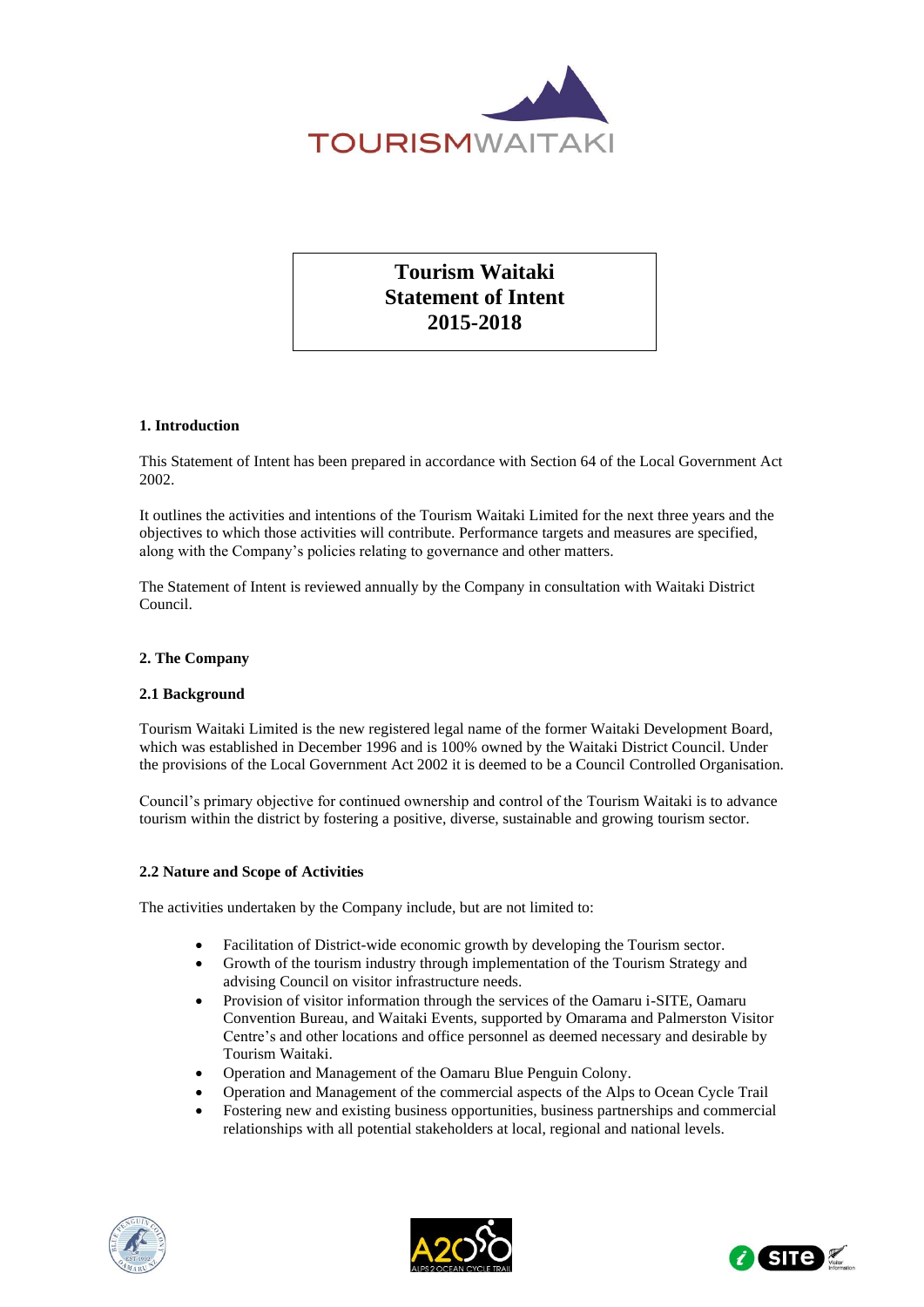## **2.3 Objectives**

The principal objective of Tourism Waitaki Limited is to facilitate the growth of the District Tourism Industry, while delivering broad social, environmental, and cultural returns.

Other specific objectives include the attraction of grant funding where applicable; growth of the tourism industry within the district and operation of commercial enterprises including, though not limited to, the Oamaru Convention Bureau, Waitaki Events, Oamaru Blue Penguin Colony, ISITE, and the Alps to Ocean Cycle Trail.

## **2.4 Shareholder Expectations**

Council expects that in conducting the affairs of the Company, the directors shall ensure

- Business activities are conducted in an efficient and effective manner.
- Assets and liabilities are prudently managed.
- Overall performance supports Council's reasons for continued ownership.
- Decisions are based on the achievement of long term strategic needs and objectives, not short term expediencies.
- The Company acts as a good employer and as an environmentally conscious and responsible citizen.
- The Company in its consultative practices has due regard for Maori.
- Transparent and collaborative relations are maintained with the shareholder.

## **3. Reporting and Performance Measures**

### **3.1 Reporting Frequency and Content**

A Director of the Company shall attend any meeting at which the Annual Report or Half Yearly Report is presented to Council as shareholder.

The following information will be available to the shareholder based on an annual balance date of  $30<sup>th</sup>$ June:

## *Draft Statement of Intent*

By 1 March each year, the Directors shall deliver to the shareholder a Draft Statement of Intent for the following year which fulfils the requirements of Section 64 of the Local Government Act 2002.

### *Completed Statement of Intent*

By 30<sup>th</sup> June of each year, the Directors will deliver to the shareholder a Statement of Intent for the following year which fulfils the requirement of Section 64 of the Local Government Act 2002.

### *Quarterly Reports*

Within six weeks of the end of each quarter the WDB shall report to the Shareholder in accordance with contractual requirements.

### *Half Year Reports*

Within two months after the end of the first half of each financial year, the Directors shall deliver to the shareholder an un-audited report containing the information required by the Financial Reporting Act 1993 and a commentary on the results for the first six months together with a report on the outlook for the second six months with reference to any significant factors that are likely to have an effect on the Company's performance, including an estimate of the financial result for the year based on that outlook, a report on the performance targets achieved during the six month period, the scale of non-Council related business activities and statements for any grants awarded by the Tourism Waitaki to another party, including information measuring the effectiveness of the grant.

*Annual Report*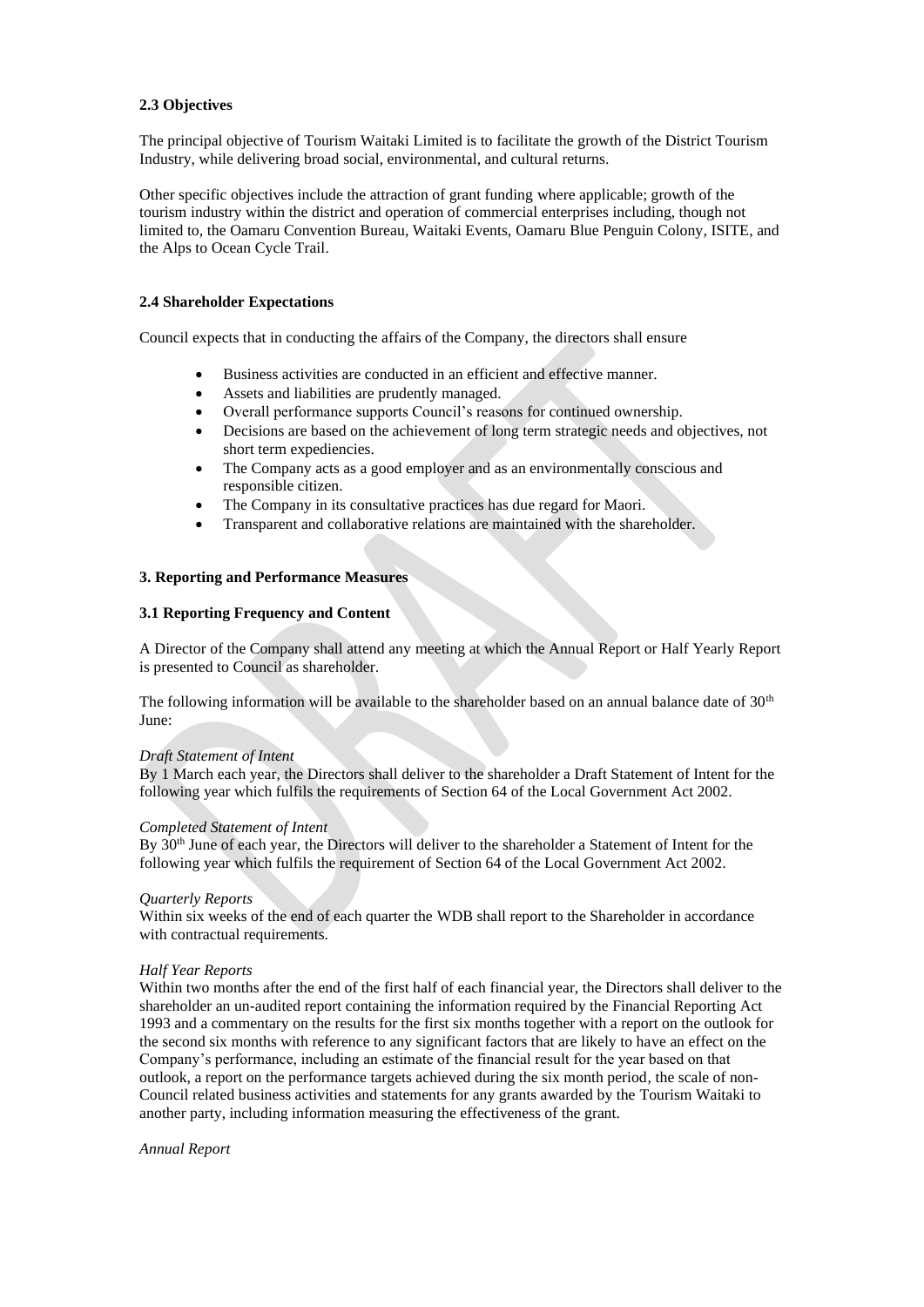Within two months after the end of each financial year, the Directors shall deliver to the shareholders an annual report and audited financial statements, with respect to the financial year, containing the following information as a minimum:

- A report on the operations of the Company to enable an informed assessment of the Company's performance including:
- Performance against targets in this Statement of Intent.
- Performance against the Corporate Governance Statement.
- Audited financial statements as required under the Financial Reporting Act 1993.
- A report on compliance with the Company's Tendering Policy.
- Any grants awarded by the Tourism Waitaki to another party, including information measuring the effectiveness of the grant.

#### *Annual Budget*

Annual revenue and expenditure figures shall be provided by 30 November, to enable it to be included within the Draft Annual Plan for the Waitaki District Council.

## **3.2 Performance Targets and Measures**

Over the next three years the Company's performance targets are to:

#### **1. Tourism**

## **Tasks**

- 1.1 Increase Trade-ready Product through Tourism Sector Development activities
- 1.2 Increase the length of time visitors spend in the District
- 1.3 Increase the per-visitor yield of visitors through increased operator value and volume of available activities

# **Target Measurement** Facilitate Broad Regional Promotion Increase in CAM bed nights Growth in visitors from core domestic markets Signage strategy developed and implemented Product development New trade-ready tourism ventures Expansion of current trade-ready products Travel infrastructure network expanded Strategic partnerships IMA agreements in place covering South Island Industry affiliations expanded Management recognized as industry leaders Trade initiatives Increased IBO visitors Growth in TRENZ attendees from the District Iteneraries developed Services retailed through District booking engine

The financial projections for the Company are set out below:

| Year Ending          | 30 June 2016 | 30 June 2017 | 30 June 2018 |
|----------------------|--------------|--------------|--------------|
| Shareholder's Equity | \$400,000    | \$450,000    | \$500,000    |

## *Ratio of Consolidated Shareholders' Funds to Total Assets*

'Shareholders' Funds' (Equity) are defined as the paid-up capital plus any retained tax paid profits earned and less any dividends distributed to shareholders. They include accumulated surpluses – revaluation reserves, trust funds and any other reserves or funds which have been accumulated in accounts known as either "Revenue Reserves" or "Capital Reserves".

'Total Assets' are defined as the sum of all current and non-current assets plus investments of the Company.

The ratio of consolidated shareholders fund to total assets will exceed 5%.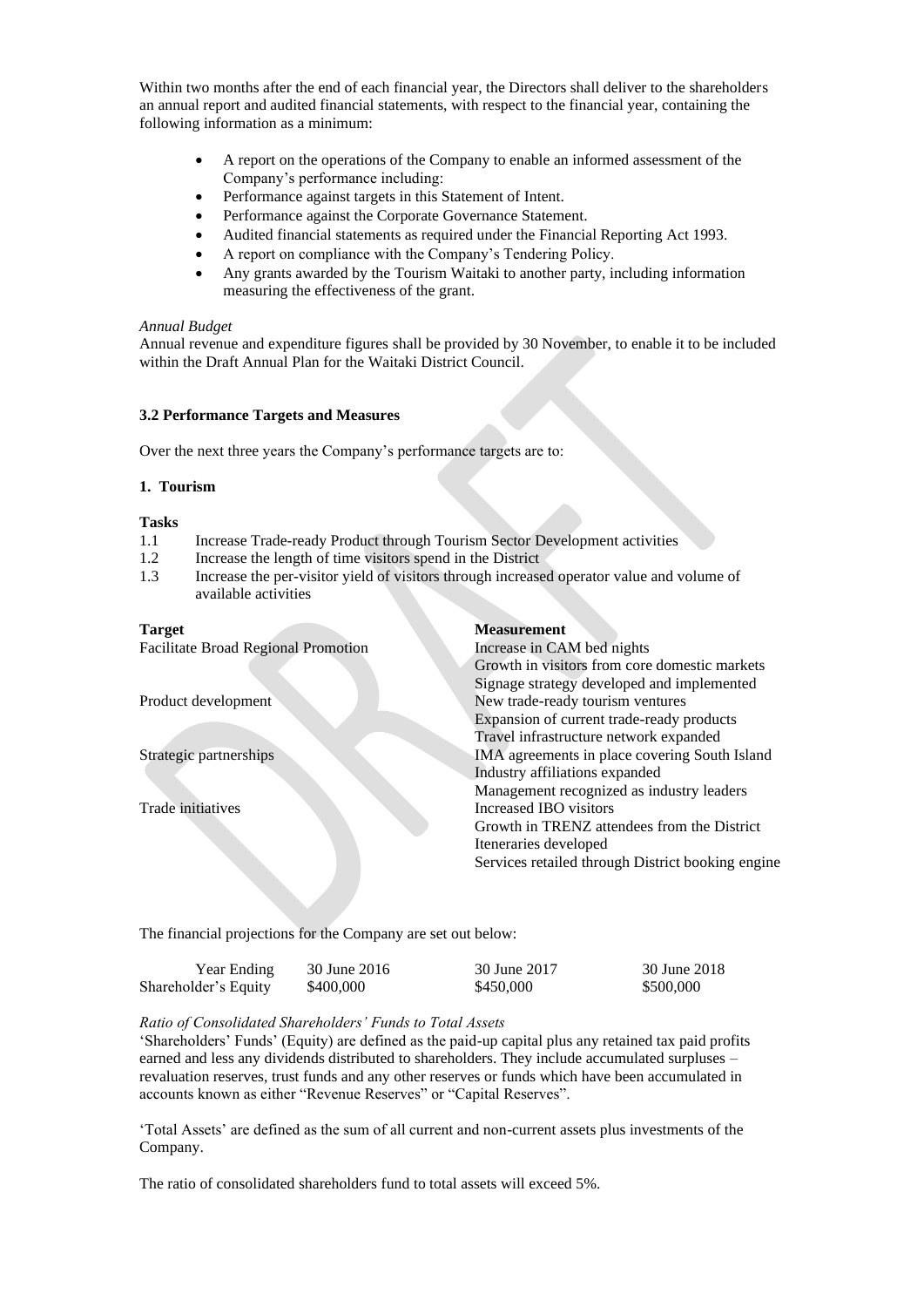### *Directors Estimate of the Company Value*

The Directors estimate that the commercial value of the shareholders' investment in TW will be represented by the opening balance of shareholders' funds. The directors will advise the shareholders on an annual basis if they believe the value to differ materially from this state.

#### **4. Governance, Policies and Procedures**

## **4.1 Corporate Governance Statement**

*a) Role of the Board of Directors*

The Directors' role is defined in section 58 of the Local Government Act 2002. This section states that all decisions relating to the operation of the Council Controlled Organization shall be made pursuant to the authority of the directorate of the Organization and its Statement of Intent. The Board consults with the Company's shareholder in preparing and reviewing the Statement of Intent.

The Board meets on a regular basis and is responsible for the proper direction and control of the Company's activities. This responsibility includes such areas of stewardship as the identification and control of the Company's business risks, the integrity of management information systems and reporting to shareholders. While the Board acknowledges that it is responsible for the overall framework of the Company, it recognizes that cost effective internal control system will preclude all errors and irregularities.

*b) The Role of the Shareholder*

The Board aims to ensure that the shareholder is informed of all major developments affecting the Group's state of affairs. The shareholder is consulted with on the review of the Company's Statement of Intent and is responsible for the appointment of directors. Information is communicated to shareholder in the Annual Report, the Half-year Report and special meetings where required.

*c) Board Appointments*

Directors are appointed by the shareholder in accordance with Council policy. The Board is subject to the shareholders director rotation policy requiring all of the directors retire over any three year period. Retiring Directors shall be eligible to apply for reappointment.

#### *d) Director and Board Performance*

The Board formally reviews its performance, and the performance and contribution of individual directors on an annual basis, taking into account the current and future needs of the Company, and performance improvement processes are implemented as required. The annual review also provides information to the shareholder on the mix of skills needed to assist with the identification of new directors.

### *e) Company Management Structure*

All operations and management of the Company and its business units is delegated to the General Manager, Tourism Waitaki who relies on key personnel for support.

*f) Code of Conduct*

The Board has adopted policies for its members, executive and staff, specifying the business standards and ethical considerations in conducting its business with stakeholders. These policies include:

- Corporate governance matters (as described).
- Relationships with employees and customers (ethics, health and safety).
- Confidentiality of Company information.
- *g) Treasury Policy*

There is no exposure to foreign exchange and interest rate risk is managed in accordance with the Policy Manual that sets limits of management authority. No speculative investments are approved and investments not with a registered bank require Board approval.